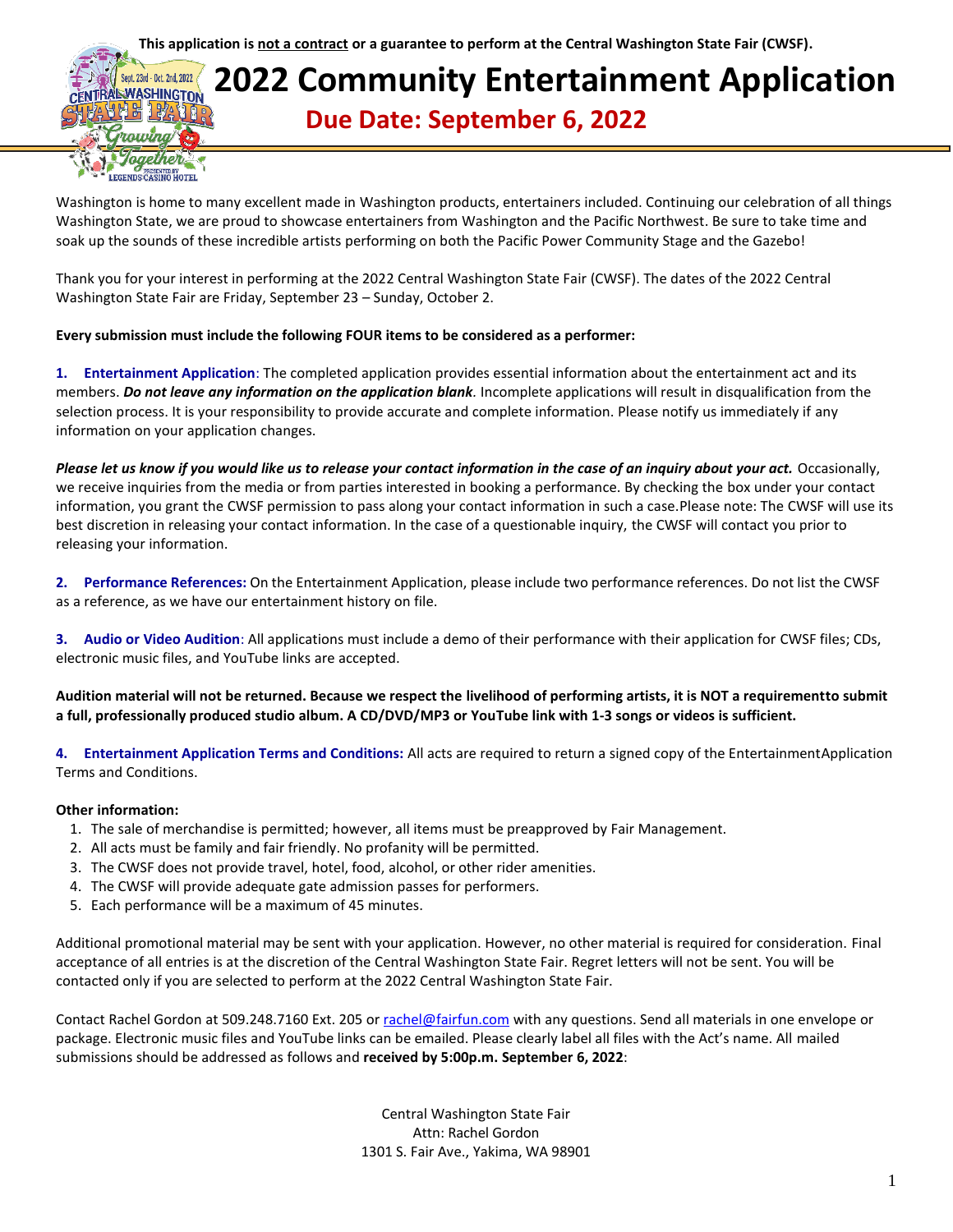| <i><b><i>Trowing</i></b></i> | <b>Contact Information</b> |                                                                                                                                                                      |                                                                                                       |                                                                                                                |  |  |
|------------------------------|----------------------------|----------------------------------------------------------------------------------------------------------------------------------------------------------------------|-------------------------------------------------------------------------------------------------------|----------------------------------------------------------------------------------------------------------------|--|--|
|                              |                            |                                                                                                                                                                      |                                                                                                       |                                                                                                                |  |  |
|                              |                            |                                                                                                                                                                      | Please write legibly as this is what will be listed in our Fair guide, if selected.                   |                                                                                                                |  |  |
|                              |                            |                                                                                                                                                                      |                                                                                                       |                                                                                                                |  |  |
|                              |                            |                                                                                                                                                                      |                                                                                                       | Home Phone: ____________________________Cell Phone: ___________________________Work Phone: ___________________ |  |  |
|                              |                            |                                                                                                                                                                      | Please provide your summer contact information as all correspondence occurs during the summer months. |                                                                                                                |  |  |
|                              |                            |                                                                                                                                                                      |                                                                                                       |                                                                                                                |  |  |
|                              |                            |                                                                                                                                                                      |                                                                                                       |                                                                                                                |  |  |
|                              |                            |                                                                                                                                                                      |                                                                                                       |                                                                                                                |  |  |
|                              |                            | I/we are no longer performing. Please remove act/group from your mailing list.<br>Performance Preferences<br>Circle the dates in which you are available to perform. |                                                                                                       |                                                                                                                |  |  |
| Fri. Sept. 23                | Sat. Sept. 24              | Sun. Sept. 25                                                                                                                                                        | Mon. Sept. 26                                                                                         | Tues. Sept. 27                                                                                                 |  |  |
| Wed. Sept. 28                | Thu. Sept. 29              | Fri. Sept. 30                                                                                                                                                        | Sat. Oct. 1                                                                                           | Sun. Oct. 2                                                                                                    |  |  |
|                              |                            |                                                                                                                                                                      |                                                                                                       | 1st preference: __________________________2nd preference: ______________________3rd preference: ______________ |  |  |
|                              |                            |                                                                                                                                                                      | Times: Morning (12pm-3pm)________ Afternoon (3pm-7pm)_______ Evening (7pm-10pm)______                 |                                                                                                                |  |  |
|                              |                            |                                                                                                                                                                      | Length of event: ______________ # of performances you're willing to do in one day: ____________       |                                                                                                                |  |  |
|                              |                            |                                                                                                                                                                      |                                                                                                       | If available to play multiple days, how many days are you willing to perform? _______________________________  |  |  |
|                              |                            |                                                                                                                                                                      | Stage Preference: Gazebo__________ Community__________ Strolling_________ Street________              |                                                                                                                |  |  |
|                              |                            | <b>Performance References</b>                                                                                                                                        |                                                                                                       |                                                                                                                |  |  |
|                              |                            |                                                                                                                                                                      | Do not list the CWSF as a reference as we have our entertainment history on file.                     |                                                                                                                |  |  |
|                              |                            |                                                                                                                                                                      |                                                                                                       |                                                                                                                |  |  |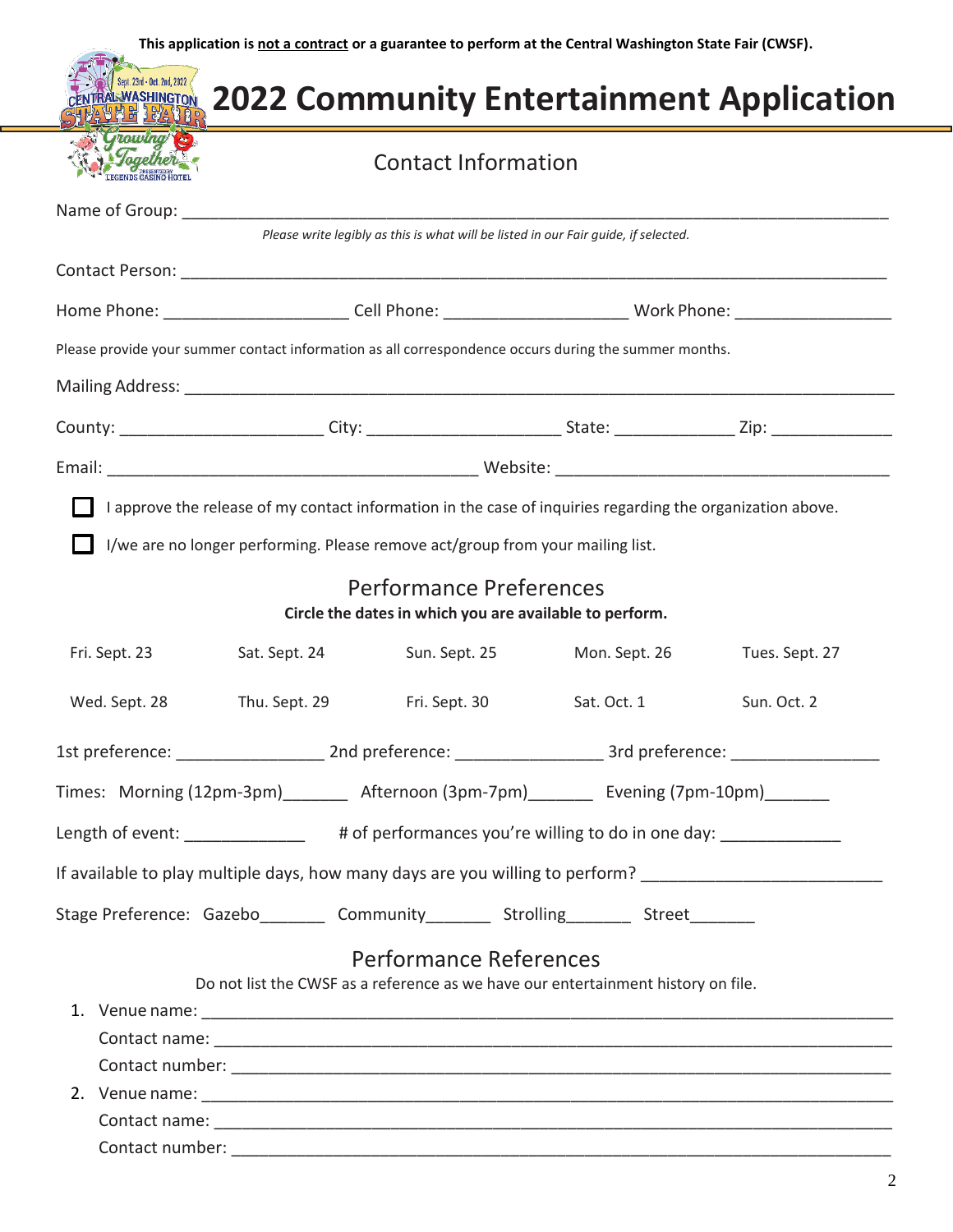|                                                                                                                |  |                                                                         |  | This application is not a contract or a guarantee to perform at the Central Washington State Fair (CWSF).  |  |  |  |
|----------------------------------------------------------------------------------------------------------------|--|-------------------------------------------------------------------------|--|------------------------------------------------------------------------------------------------------------|--|--|--|
| <b>Act Information</b>                                                                                         |  |                                                                         |  |                                                                                                            |  |  |  |
| Stage act                                                                                                      |  | Strolling act (Mobile entertainment. Requires moving while performing.) |  |                                                                                                            |  |  |  |
| Street act (Stationary performance that occurs on the "streets" of the Fair. No stage.)                        |  |                                                                         |  |                                                                                                            |  |  |  |
| Performers: ______________Solo Artist _______________Multiple performers/group # of performers___________      |  |                                                                         |  |                                                                                                            |  |  |  |
| Act Description (Please check all that apply)                                                                  |  |                                                                         |  |                                                                                                            |  |  |  |
|                                                                                                                |  |                                                                         |  | _________Vocal ____________Band ___________Tribute Band ____________Interested in Beer Garden? (yes or no) |  |  |  |
|                                                                                                                |  |                                                                         |  |                                                                                                            |  |  |  |
|                                                                                                                |  |                                                                         |  |                                                                                                            |  |  |  |
| _______Variety (Please specify. i.e., Hypnotist, batons, magicians, comedy, etc.) ____________________________ |  |                                                                         |  |                                                                                                            |  |  |  |
|                                                                                                                |  |                                                                         |  |                                                                                                            |  |  |  |
| Music Genre (Please check all that apply.)                                                                     |  |                                                                         |  |                                                                                                            |  |  |  |
|                                                                                                                |  |                                                                         |  |                                                                                                            |  |  |  |
|                                                                                                                |  |                                                                         |  | _________Children                                                                                          |  |  |  |
|                                                                                                                |  |                                                                         |  |                                                                                                            |  |  |  |
|                                                                                                                |  |                                                                         |  |                                                                                                            |  |  |  |
|                                                                                                                |  | <b>Production Information</b>                                           |  |                                                                                                            |  |  |  |
| (Please be specific about what you plan to bring and what you will need)                                       |  |                                                                         |  |                                                                                                            |  |  |  |
| Items/equipment you will be bringing onto stage (Instruments/Equipment/Props):                                 |  |                                                                         |  |                                                                                                            |  |  |  |
|                                                                                                                |  |                                                                         |  |                                                                                                            |  |  |  |
|                                                                                                                |  |                                                                         |  |                                                                                                            |  |  |  |
|                                                                                                                |  |                                                                         |  |                                                                                                            |  |  |  |
|                                                                                                                |  |                                                                         |  | What is the minimum amount of performance space that your act needs? _______________________________       |  |  |  |
| Items/equipment you will need provided by CWSF (items available below):                                        |  |                                                                         |  |                                                                                                            |  |  |  |
| # of Mics________ # of Chairs________ # Instrument Mics_______ # of Tables_______                              |  |                                                                         |  |                                                                                                            |  |  |  |
| iPod Connection____________CD Player_________                                                                  |  |                                                                         |  |                                                                                                            |  |  |  |
|                                                                                                                |  |                                                                         |  |                                                                                                            |  |  |  |
| Demo Submission:                                                                                               |  | Demo included with this package.                                        |  | I will email my demo.                                                                                      |  |  |  |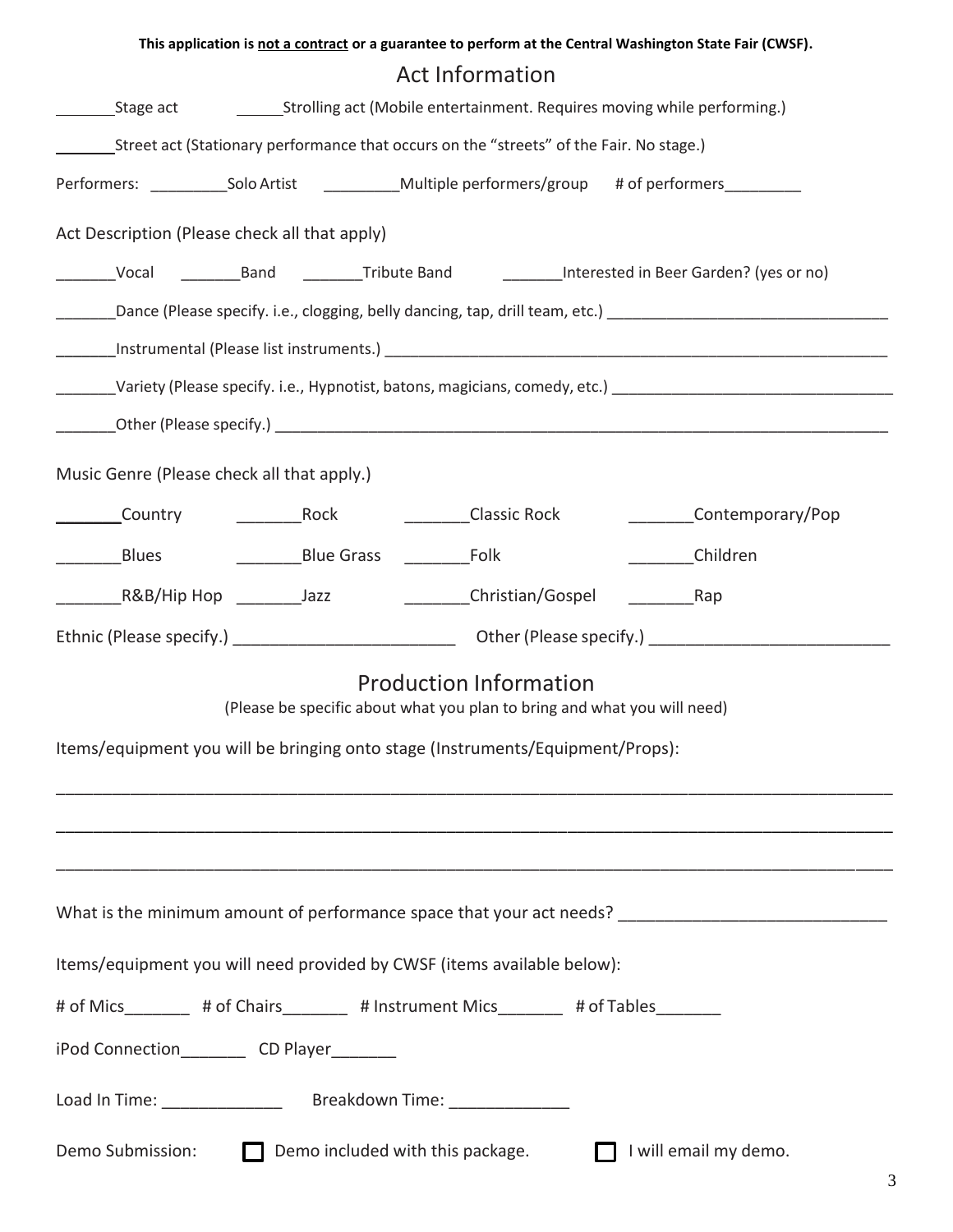**This application is not a contract or a guarantee to perform at the Central Washington State Fair (CWSF).**

## Plot Map

(Please draw an idea of how you want the stage set up.)

# **BACK OF STAGE**

Contact Rachel Gordon at 509.248.7160 Ext. 205 o[r rachel@fairfun.com](mailto:rachel@fairfun.com) with any questions. Send all materials in one envelope or package. Electronic music files and YouTube links can be emailed. Please clearly label all files with the Act's name. All mailed submissions should be addressed as follows and **received by 5:00p.m. September 6, 2022**:

> Central Washington State Fair Attn: Rachel Gordon 1301 S. Fair Ave., Yakima, WA 98901

| <b>Official Use Only</b> | <b>Date Received:</b> |
|--------------------------|-----------------------|
| <b>Adult Passes</b>      |                       |
| Youth Passes             |                       |
| <b>Parking Passes</b>    |                       |
| Comments                 |                       |